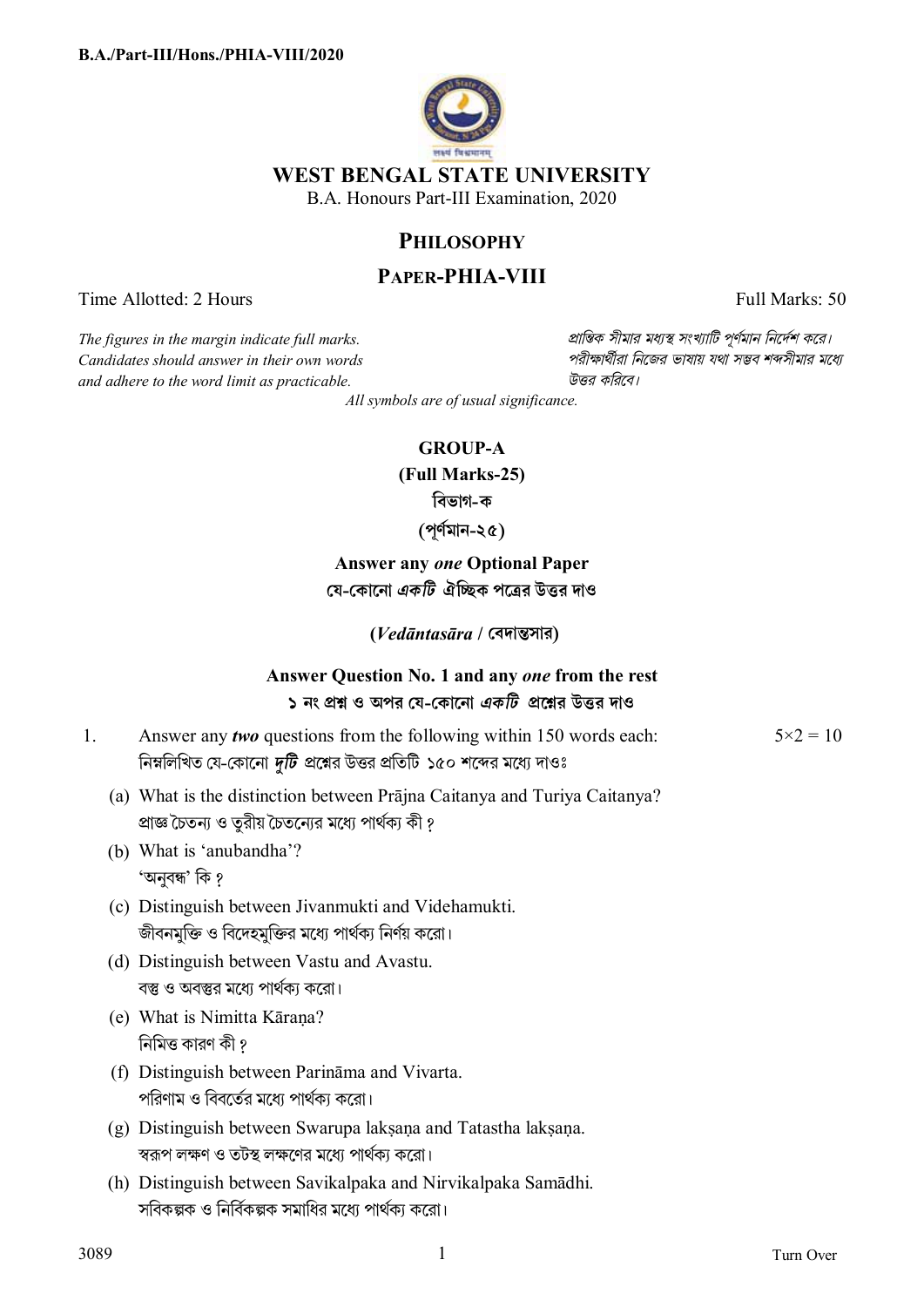|    | 2. (a) What is meant by 'Tātparya' of a sentence?<br>বাক্যের 'তাৎপর্য' বলতে কী বোঝায় ?                                                             | $5 + 10$          |
|----|-----------------------------------------------------------------------------------------------------------------------------------------------------|-------------------|
|    | (b) Explain the six marks through which tātparya can be determined.<br>তাৎপর্যের নির্ণায়ক ছয়টি লিঙ্গের পরিচয় দাও।                                |                   |
|    | 3. (a) Explain the means of attaining nirvikalpaka samadhi.<br>নির্বিকল্পক সমাধিলাভের উপায়সমূহ ব্যাখ্যা করো।                                       | $11+4$            |
|    | (b) When does a yogin attain nirvikalpaka samādhi?<br>সাধক কখন নিৰ্বিকল্পক সমাধি প্ৰাপ্ত হয় ?                                                      |                   |
| 4. | What are Sādhana Catustaya? Explain in detail any one of them.<br>সাধন চতুষ্টয়গুলি কী কী ? যে-কোনো একটির সবিস্তার আলোচনা করো।                      | $4 + 11$          |
| 5. | Define Ajñāna and discuss the significance of each of the components.<br>অজ্ঞানের লক্ষণ দাও। লক্ষণস্থিত প্রত্যেকটি পদের সার্থকতা আলোচনা করো।        | 15                |
|    | $(Ryle / 3$ ইল)                                                                                                                                     |                   |
|    | Answer Question No. 1 and any one from the rest within 600 words<br>১নং প্রশ্ন ও অপর যে-কোনো <i>একটি  </i> প্রশ্নের উত্তর ৬০০ শব্দের মধ্যে দাও      |                   |
| 1. | Answer any two questions from the following within 150 words each:<br>নিম্নলিখিত যে-কোনো দুটি প্রশ্নের উত্তর প্রতিটি ১৫০ শব্দের মধ্যে দাওঃ          | $5 \times 2 = 10$ |
|    | (a) Give a brief account of Ryle's theory of self.<br>রাইলের 'আত্মা' তত্ত্বের সংক্ষিপ্ত বর্ণনা দাও।                                                 |                   |
|    | (b) What is 'Category mistake' according to Ryle?<br>রাইলের মতে 'শ্রেণীগত ভ্রান্তি' কাকে বলে ?                                                      |                   |
|    | (c) What is meant by 'single-track' and 'multi-track disposition'?<br>একমুখী ও বহুমুখী প্ৰবণতা বলতে কী বোঝায় ?                                     |                   |
|    | (d) What are the two types of explanation, according to Ryle?<br>রাইলের মতে দুই প্রকার ব্যাখ্যা কী কী ?                                             |                   |
|    | (e) Give a brief account of Descartes's Mind-body theory of Interactionism.<br>দেকার্তের দেহ-মন মিথক্রিয়াবাদটির সংক্ষিপ্ত বিবরণ দাও।               |                   |
|    | (f) Explain briefly after Ryle, what is "dispositional statement".<br>রাইল' কে অনুসরণ করে ''প্রবণতাসূচক বাক্যের'' সংক্ষিপ্ত ব্যাখ্যা দাও।           |                   |
|    | (g) Explain briefly the concept of volition, after Ryle.<br>রাইল'-কে অনুসরণ করে 'প্রবৃত্তির' ধারণা সংক্ষেপে আলোচনা করো।                             |                   |
|    | (h) Discuss, in brief, the notion of 'retrospection' in relation to self-knowledge.<br>আত্মজ্ঞানের প্রেক্ষিতে ''পশ্চাৎদর্শনের'' মতবাদটি আলোচনা করো। |                   |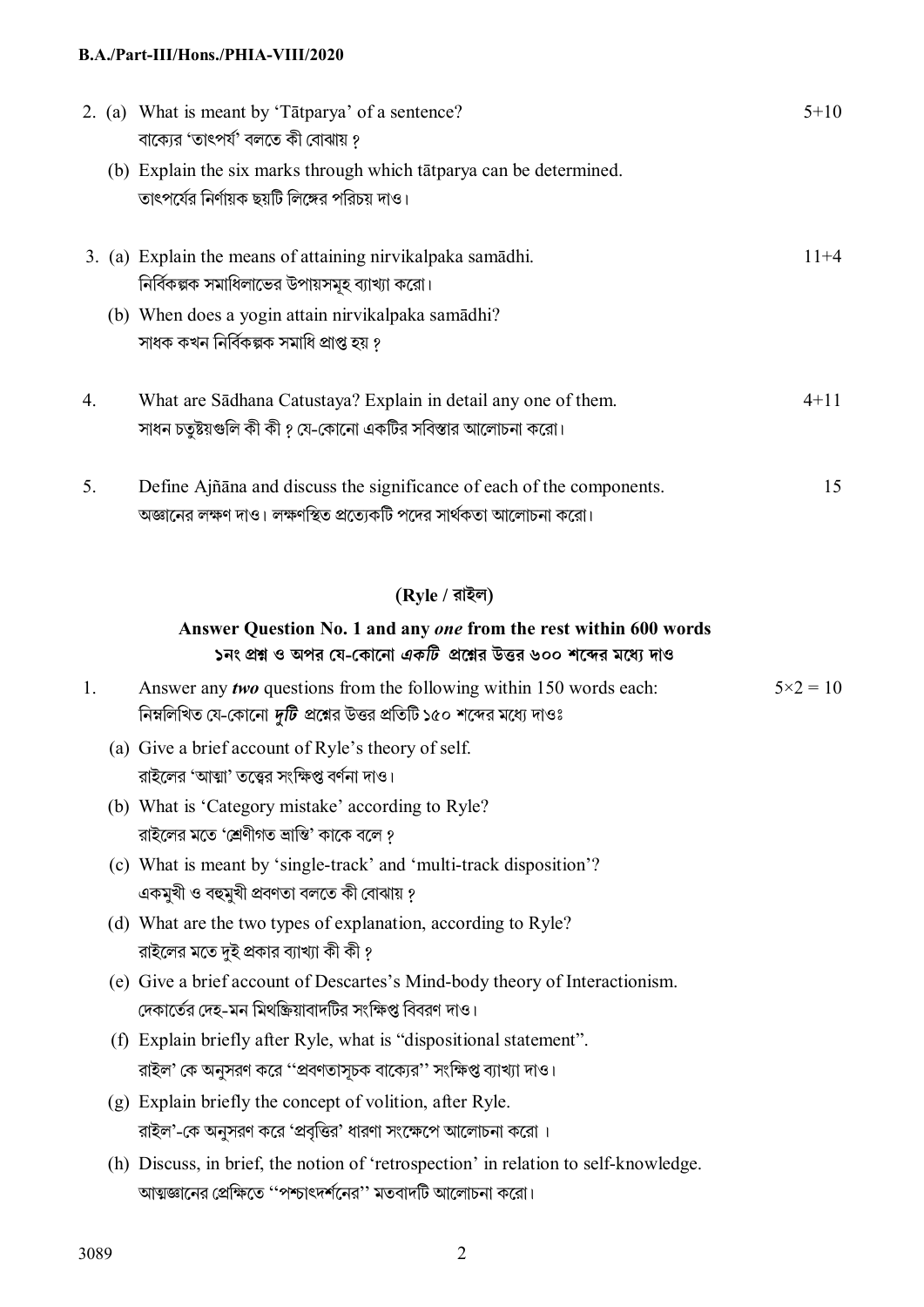| 2. | Distinguish between knowing-how and knowing-that. Is intelligence a kind of<br>knowing-how? |    |
|----|---------------------------------------------------------------------------------------------|----|
|    | কৌশল জ্ঞান ও বাচনিক জ্ঞানের মধ্যে পার্থক্য করো। বুদ্ধি কি কৌশল জ্ঞান ? – ব্যাখ্যা করো।      |    |
|    | Enumerate the nature of Consciousness, after Ryle.                                          | 15 |
|    | রাইলকে অনুসরণ করে চেতনার স্বরূপ আলোচনা করো।                                                 |    |

What is the difference between Voluntary and Involuntary actions, according to  $\overline{4}$ Ryle? State Ryle's arguments against Cartesian notion of volition. রাইলের মতে, ঐচ্ছিক ও অনৈচ্ছিক ক্রিয়ার মধ্যে পার্থকা করো। এই প্রসঙ্গে প্রবত্তি সংক্রান্ত কার্তেজীয় ধারণার বিরুদ্ধে রাইলের যুক্তি আলোচনা করো।

 $5<sub>1</sub>$ What does Ryle mean by 'intellectualist legend'? How does he criticise this  $5 + 10$ legend with the analogy of the dogma of the 'ghost in the machine'? 'বৌদ্ধিক রূপকথা' বলতে রাইল' কী বঝিয়েছেন ? 'যন্ত্র-মধ্যস্থ ভত' উপমার সাহায্যে রাইল' কীভাবে এর বিরোধিতা করেছেন ?

# (Logic / তৰ্কবিদ্যা)

# Answer Question No. 1 and any one from Section-I or Section-II ১নং প্রশ্ন আবশ্যিক, এছাড়াও খণ্ড-১ অথবা খণ্ড-২ থেকে যে-কোনো *একটি প্র*শ্নের উত্তর দাও

- $\mathbf{1}$ Answer any *tow* questions from the following: নিম্নলিখিত যে-কোনো *দুটি প্র*শ্নের উত্তর দাওঃ
	- (a) Prove that there is one and only one empty set. প্রমাণ করো যে শূন্য শ্রেণী একটি এবং কেবলমাত্র একটিই ।
	- (b) Explain the difference between  $A \cup B$  and  $A \cap B$  using examples. উদাহরণসহ  $A \cup B$  এবং  $A \cap B$ -এর পার্থকা করো।
	- (c) What is counter example? Give an example. বাধক দষ্টান্ত কাকে বলে ? একটি উদাহরণ দাও।
	- (d) In the following example decide which of the following statements are true: নিম্নলিখিত দৃষ্টান্তটির ক্ষেত্রে নিম্নের কোন বিবৃতিটি সত্যতা নির্ণয় করোঃ

 $A \in B$   $A \subset B$   $A = B$ .

- $A =$  the set of positive integers.
- $B$  = the set of positive and negative integers.
- $A = \overline{MR}$ ৰ্থক সংখ্যার সেট।
- $B = \overline{X}$ দর্থক ও নঞর্থক সংখ্যার সেট।
- (e) Show, how the truth tree method can be used to test consistency of statements. সতাশাখা পদ্ধতির সাহাযো কীভাবে বাকোর সংগতি নির্ণয় করা যায় দেখাও।

 $5 \times 2 = 10$ 

 $8 + 7$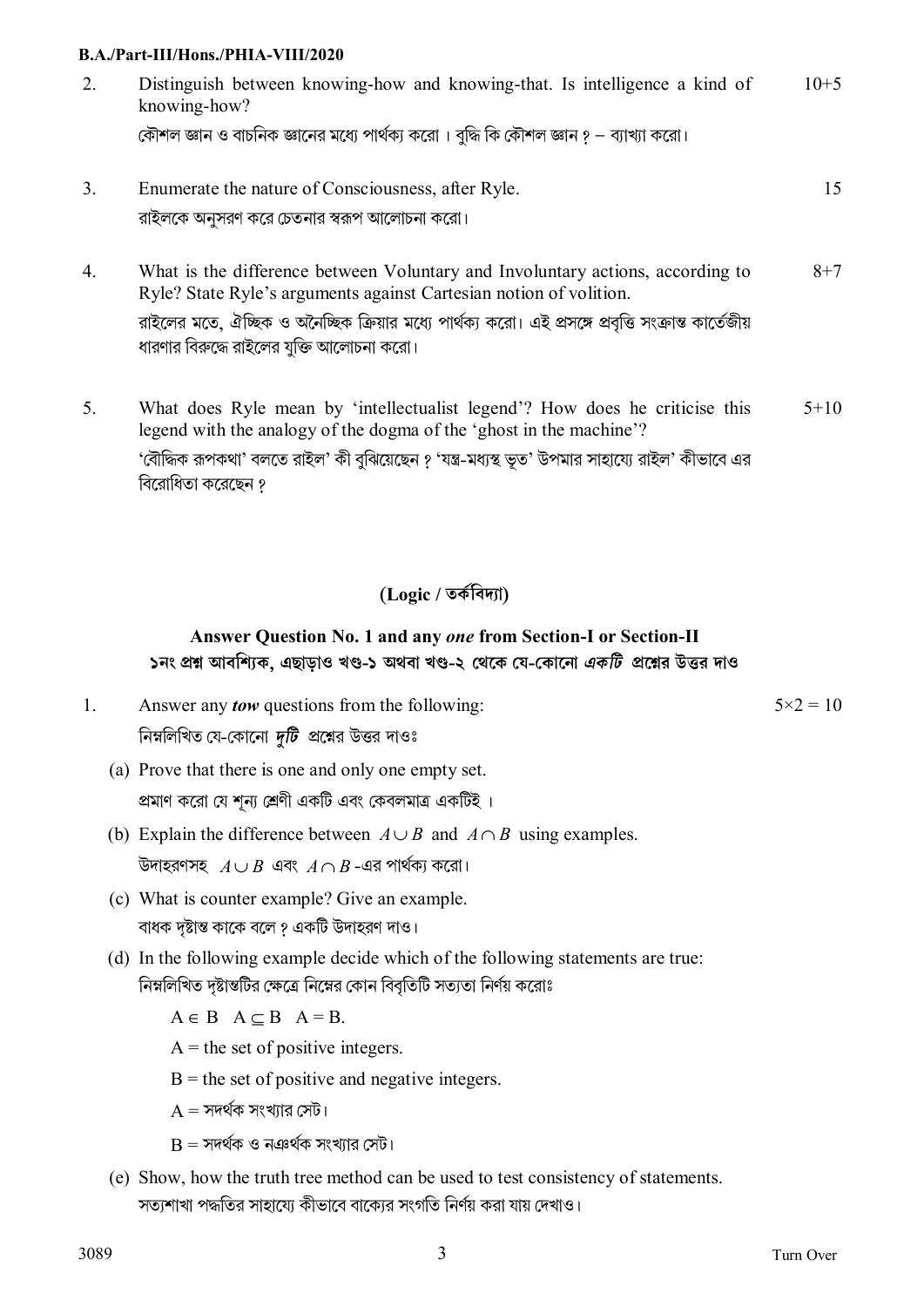(f) Give an example of two sets, A and B such that A is both a member of B and subset of B.

দুটি সেট A এবং B-এর এমন একটি দৃষ্টান্ত দাও যেখানে A B-এর সদস্য ও একই সাথে উপশ্রেণী  $(subset)$ 

- (g) Discuss briefly the paradoxes of C.I. Lewis's theory of entailment. প্রসক্তি সম্পর্কে C.I. Lewis-এর মতবাদের কূটাভাসগুলি সংক্ষেপে আলোচনা করো।
- (h) Explain the relation of transitive, intransitive and non-transitive with example. সংক্রামক, বিসংক্রামক এবং অসংক্রামক সম্বন্ধ উদাহরণ সহযোগে ব্যাখ্যা করো।

## **SECTION-I** / খণ্ড-১

|  | 2. (a) Translate the following sentences using set theoretic notation:<br>নিম্নলিখিত বাক্যগুলিকে সেট লিপিতে ব্যক্ত করোঃ | $\overline{3}$ |
|--|-------------------------------------------------------------------------------------------------------------------------|----------------|
|  | Apples and oranges are fruits.<br>(i)                                                                                   |                |
|  | আপেল ও কমলালেবু হলো ফল।                                                                                                 |                |
|  | All are not saints who go to the church.<br>(ii)                                                                        |                |
|  | যারা গীর্জায় যায় তারা সকলেই  সাধু ব্যক্তি নয়।                                                                        |                |
|  | No witness is both sane and a liar.<br>(iii)<br>কোনো সাক্ষীই একসাথে প্রকৃতিস্থ ও মিথ্যাবাদী নয়।                        |                |
|  | (b) If $A = \{1, 2, 3, 4\}$ , $B = \{2, 4, 6, 8\}$ , $C = \{3, 4, 5, 6\}$ then find out the following<br>sets:          | $2+2$          |
|  | যদি $A = \{1, 2, 3, 4\}$ , $B = \{2, 4, 6, 8\}$ , $C = \{3, 4, 5, 6\}$ হয়, তবে নিম্নলিখিত সেটগুলি নির্ণয়<br>করোঃ      |                |
|  | (ii) $(B \sim A) \cap (A \sim C)$<br>(i) $(A \cup B) \sim C$                                                            |                |
|  | (c) What is complimentary set?<br>পরিপুরক সেট কাকে বলে ?                                                                | 2              |
|  | (d) Which of the following statements are true? If false, give counter example.                                         | $\overline{2}$ |
|  | নিম্নলিখিত বাক্যগুলির মধ্যে কোনগুলি সত্য ? যদি কোনগুলি মিথ্যা হয়, তাহলে বিরুদ্ধ দৃষ্টান্ত দাও।                         |                |
|  | (i) If $A \in B$ and $B \nsubseteq C$ , then $A \notin C$                                                               |                |
|  | যদি $A \in B$ এবং $B \nsubseteq C$ হয়, তবে $A \notin C$                                                                |                |
|  | (ii) If $A \subseteq B$ and $B \in C$ , then $A \notin C$ .                                                             |                |
|  | যদি A $\subseteq$ B এবং B $\in$ C হয়, তবে A $\notin$ C ।                                                               |                |
|  | (e) Give the different forms of the relation 'included in' and distinguish the different<br>forms with examples.        | 4              |
|  | অন্তর্ভুক্তির সম্বন্ধের বিভিন্ন আকারগুলি লেখো এবং দৃষ্টান্ত সহকারে এই আকারগুলির মধ্যে পার্থক্য<br>নিরূপণ করো।           |                |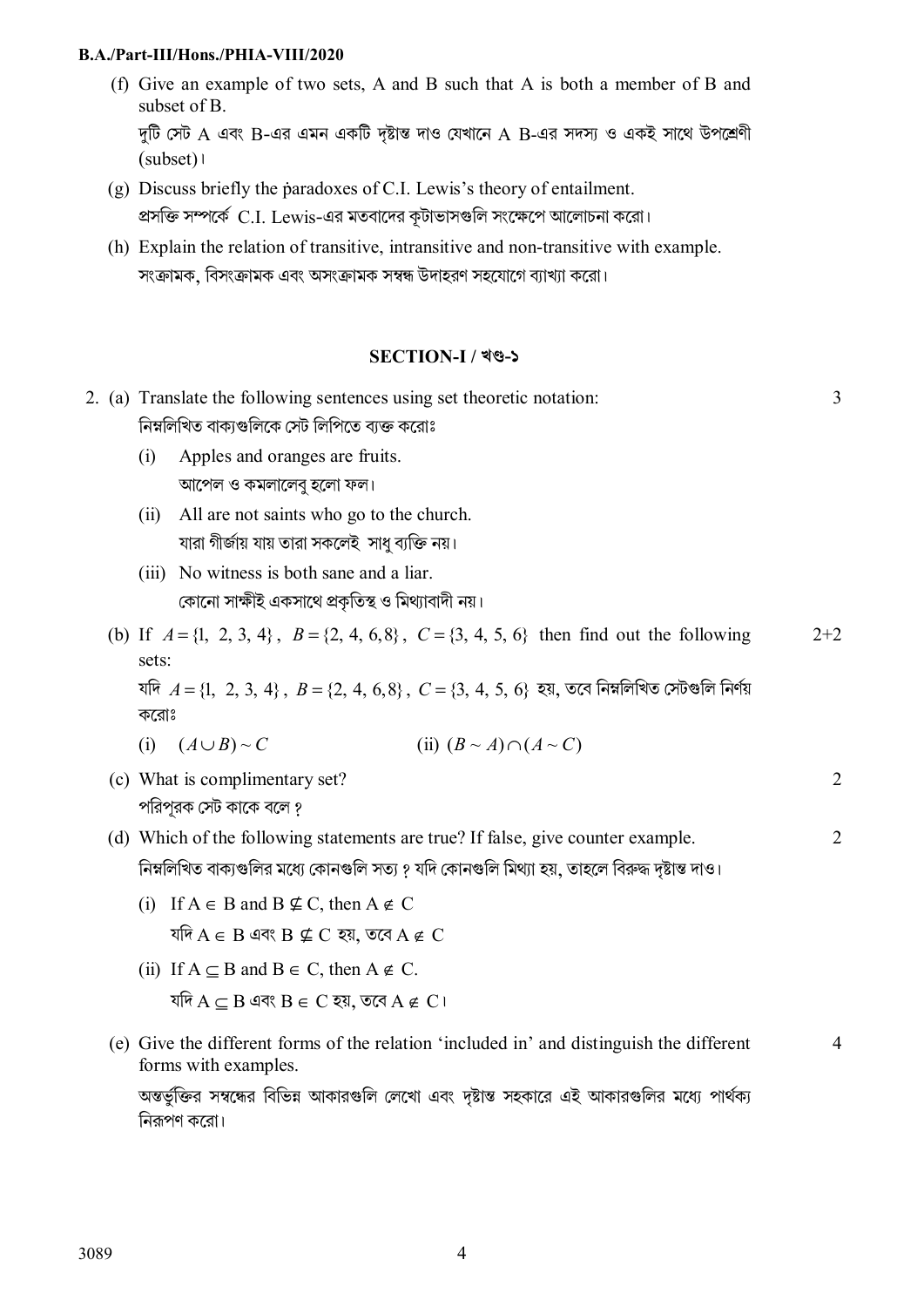3. (a) Let  $A = \{Madison, Pickney, 2\}$ ,  $R = \{< 1, 1 > 1, < Madison, Pickney > 1, 2 > 3\}$ then classify the relation according to the properties they do or do not have (eg-reflexive, symmetric, not asymmetric, not transitive etc.).

যদি  $A = {Madison, Pickney, 2}$  এবং  $R = {<1, 1>, 1, 1, 1}$  / Madison, Pickney>, < 1, 2 >} হয়, তবে ধর্ম বা property-র ভিত্তিতে এই সম্বন্ধ ব্যাখ্যা করো।

(b) Test the validity of the following argument by Venn diagram:

ভেনচিত্রের সাহায্যে যুক্তিটির বৈধতা বিচার করোঃ

All witnesses are prejudiced.

Some witnesses are not liars.

∴ Some liars are not prejudiced.

সকল সাক্ষীরাই কসংস্কারাচ্ছন।

কিছু সাক্ষী মিথ্যাবাদী নয়।

∴কিছ মিথ্যাবাদী কসংস্কারাচ্ছন্ন নয়।

(c) Test by Venn diagram whether the following propositions are consistent or not: ভেনচিত্রের সাহায্যে নিম্নোক্ত বাক্যগুলি সংগতিপূর্ণ কিনা দেখাওঃ

$$
B \cap C = \Lambda
$$
  
( $A \cap C$ ) ~  $B = \Lambda$   
( $A \cap B$ ) ~  $C = \Lambda$   
( $A \cap B$ )  $\cup$  ( $A \cap C$ )  $\cup$  ( $B \cap C$ )  $\neq \Lambda$ 

#### **SECTION-II / খč-২**

|  | 4. (a) Use truth-tree method to determine the validity of the following sentence:               | 3       |
|--|-------------------------------------------------------------------------------------------------|---------|
|  | সত্যশাখা পদ্ধতির সাহায্যে নীচের বাক্যটির বৈধতা নির্ণয় করোঃ                                     |         |
|  | $(\exists u)(L \times x) \rightarrow (\exists x)(\exists y) L \times y$ .                       |         |
|  | (b) Use truth-tree method to show that the following two sentences are logically<br>equivalent: | 2       |
|  | সত্যশাখা পদ্ধতির সাহায্যে নিম্নলিখিত দুটি বাক্য যৌক্তিক সমার্থক কিনা দেখাওঃ                     |         |
|  | $(\exists x)(Px \times Qx), (\exists x)Px \vee (\exists x)Qx$                                   |         |
|  | (c) Test the following arguments for validity by Truth-tree method:                             | $4 + 4$ |
|  | সত্যশাখা পদ্ধতির সাহায্যে নিম্নলিখিত যুক্তিগুলির বৈধতা বিচার করোঃ                               |         |
|  | Even if it rains, we will swim. Therefore, we will swim.                                        |         |
|  | 'বৃষ্টি হলেও আমরা সাঁতার কাটবো, সুতরাং আমরা সাঁতার কাটবো।                                       |         |
|  | $(u)(x)(xTm \rightarrow uTm)$                                                                   |         |
|  | — $uT m / \div (-(\exists x) x T m)$ .                                                          |         |
|  |                                                                                                 |         |

5

5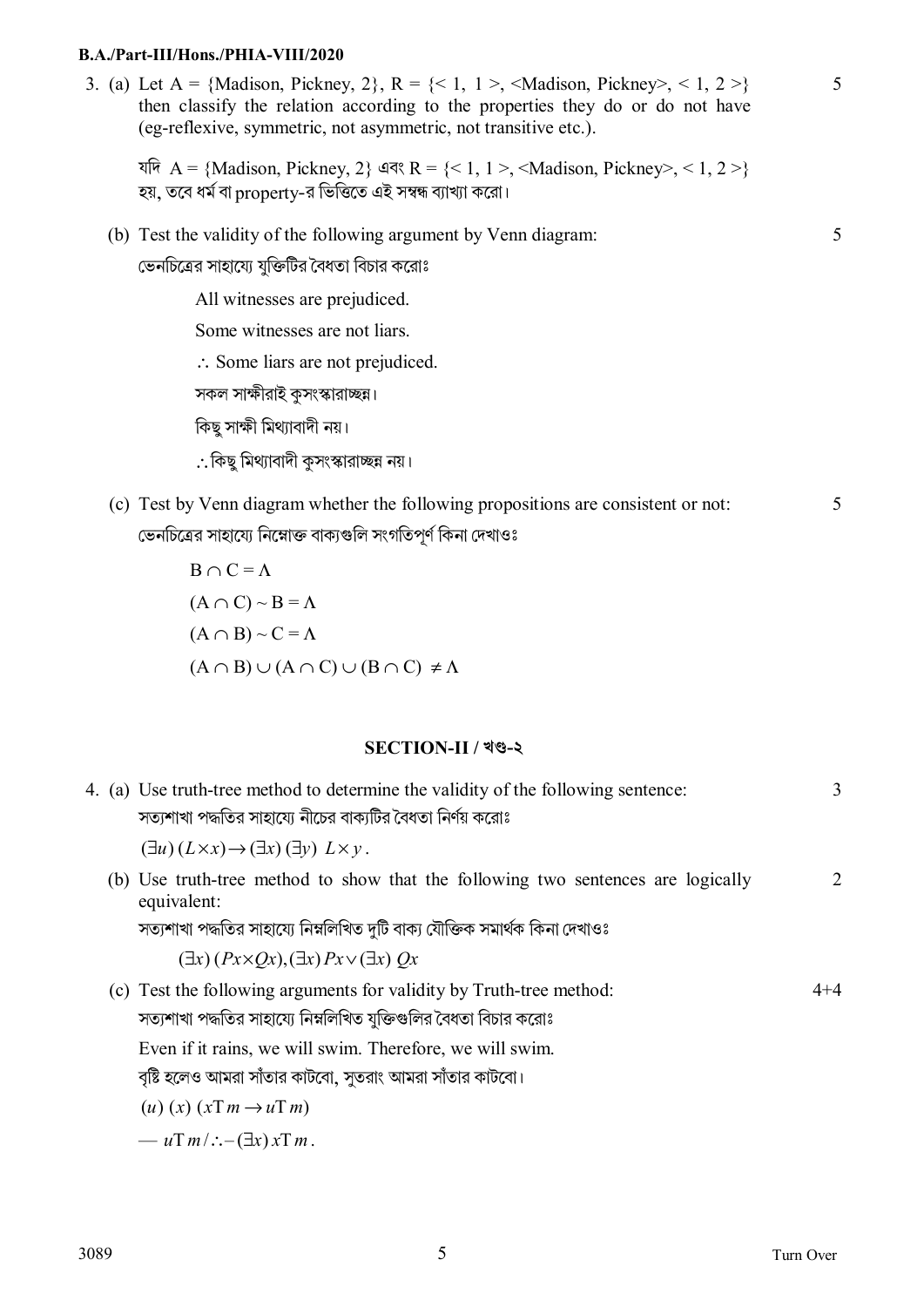(d) Use truth-tree method to show that the following sentence is a logical truth: সত্যশাখা পদ্ধতির সাহায়ে নীচের বাকাটির মধ্যে যৌক্তিক সমার্থতা দেখাওঃ

 $\mathcal{L}$ 

15

$$
(\exists x)(Px \vee Qx), (\exists x)Px \vee (\exists x)Qx
$$

5. Discuss fully the relation between philosophical logic and mathematical logic. দার্শনিক যুক্তিবিদ্যা এবং গাণিতিক যুক্তিবিদ্যার মধ্যে পার্থক্য সবিস্তারে আলোচনা করো। 15

### **(Practical Vedānta / বয্বহািরক েবদাn)**

## **Answer Question No. 1 and any** *one* **from the rest within 600 words ১ নং pű ও অপর েয-েকােনা** *একিট* **pেűর উtর ৬০০ শেbর মেধয্ দাও**

- 1. Answer any *two* questions from the following within 150 words each: নিম্নলিখিত যে-কোনো *দুটি প্র*শ্নের উত্তর প্রতিটি ১৫০ শব্দের মধ্যে দাওঃ  $5 \times 2 = 10$ 
	- (a) Explain the notion of 'morality' after Vedānta Tattva. বেদান্ততত্ত্ব অনসরণ করে 'নৈতিকতা'র ধারণাটি ব্যাখ্যা করো।
	- (b) Is Advaitavāda contradictory to Dvaitavāda? অদ্বৈতবাদ কি দ্বৈতবাদের বিরোধী ?
	- (c) Is the state of Advaita merely an ideology or can it be attainable? Discuss according to Vivekananda's Vedānta. অদ্বৈত অবস্থা কি কেবল-ই আদর্শমাত্র, না কি কেউ ঐ অবস্থা সত্যই লাভ করতে পারেন ? বিবেকানন্দের বেদান্ত অনুসরণ করে লেখাে।
	- (d) Why do the notion of 'Eternal Heaven' and 'Eternal Hell' stand selfcontradictory according to Practical Vedānta of Swami Vivekananda? স্বামী বিবেকানন্দের ব্যবহারিক বেদান্তে 'অনন্ত স্বর্গ' এবং 'অনন্ত নরক' -এর ধারণাকে কেন স্ববিরোধী বলা হেয়েছ ?
	- (e) What is 'Aparoksānubhuti' and how can it be attained? Briefly state after Vivekananda. 'অপরোক্ষানুভূতি' কী ? কীভাবে তা লাভ করা যায় ? বিবেকানন্দকে অনুসরণ করে সংক্ষেপে ব্যাখ্যা কেরা।
	- (f) How are Ātmavāda and Nairātmavāda reconciled in Advaita Vedānta? অদ্বৈতবেদান্তে কীভাবে আত্মবাদ ও নৈরাত্মবাদের মধ্যে সমন্বয় করা হয়েছে ?
	- (g) What is Īśvara according to Vedānta? Discuss briefly after Vivekananda. বেদাস্তের ঈশ্বর কী ? বিবেকানন্দকে অনুসরণ করে সংক্ষেপে ব্যাখ্যা করো।
	- (h) Briefly explain after Swamiji's Practical Vedānta, 'the ways of winning weaknesses'. স্বামীজীর ব্যবহারিক বেদান্ত অনুসরণ করে 'দুর্বলতা জয় করার উপায়' সম্বন্ধে সংক্ষেপে ব্যাখ্যা করো।
- 2. How can Vedāntic theory be the basis of ethics? Explain after Swami Vivekananda. বৈদান্তিক তত্ত্ব কীভাবে নৈতিকতার ভিত্তি হতে পারে ? স্বামী বিবেকানন্দকে অনুসরণ করে আলোচনা কেরা।

3089 6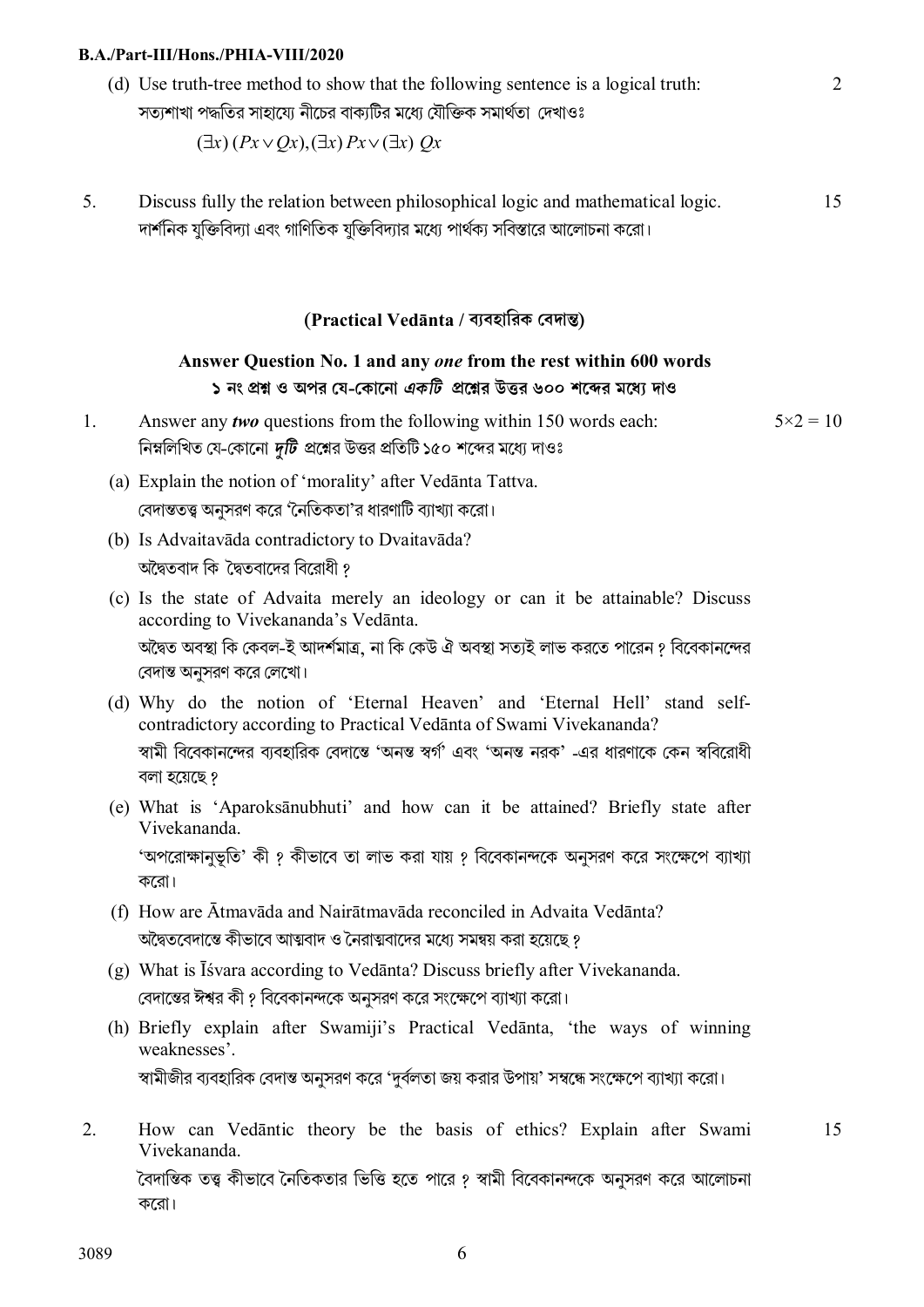- 3. Explain after 'Practical Vedānta', the real nature of man. How is the concept of self-sacrifice deduced from the nature of man? প্রায়োগিক বেদান্ত অনুসরণে মানুষের প্রকৃত স্বরূপ কী — তা ব্যাখ্যা করো। মানব প্রকৃতি থেকে আত্মত্যাগের ধারণা কীভাবে নিঃসৃত হয়েছে ?  $10+5$
- 4. Explain how the anecdotes of Satyakāma and Upakośala of Chhāndogya Upanisada indicate the Practical Vedāntic view. ছান্দোগ্য উপনিষদের সত্যকাম এবং উপকোশলের কাহিনী দুটি কীভাবে প্রায়োগিক বৈদাস্তিক ধারণাকে িনেদর্শ কের তা বয্াখয্া কেরা। 15
- 5. Explain 'the ideal of Universal Religion' after Vivekananda's 'Practical Vedānta'. বিবেকানন্দের প্রায়োগিক বেদান্ত অনসরণ করে 'বিশ্বজনীন ধর্মের আদর্শ ' সম্পর্কে আলোচনা করো। 15

# **(Dharma : Rabindranath Tagore / ধমর্ : রবীndনাথ ঠাkর)**

# **Answer Question No. 1 and any** *one* **from the rest within 600 words ১নং pű ও অপর েয-েকােনা** *একিট* **pেűর উtর ৬০০ শেbর মেধয্ দাও**

- 1. Answer any *two* questions from the following within 150 words each: নিম্নলিখিত যে-কোনো *দুটি প্র*শ্নের উত্তর প্রতিটি ১৫০ শব্দের মধ্যে দাওঃ  $5 \times 2 = 10$ 
	- (a) Explain the concept of *Brahma-Vihāra* after Rabindranath. রবীন্দ্রনাথকে অনুসরণ করে ব্রহ্মবিহারের ধারণাটি বিশ্লেষণ করো।
	- (b) What is the way to overcome sufferings recommended by Rabindranath Tagore in his essay "Prāchīn Bhārater Ekah"? দঃখকে অতিক্রম করার কোন পথের সন্ধান রবীন্দ্রনাথ ঠাকুর তাঁর ''প্রাচীন ভারতের একঃ'' প্রবন্ধে িদেয়েছন ?
	- (c) Discuss in brief, after Rabindranath Tagore the two aspects of human nature. রবীন্দ্রনাথকে অনুসরণ করে মনুষা প্রকৃতির দটি দিক সংক্ষেপে আলোচনা করো।
	- (d) What does Tagore mean by 'freedom'? স্বাধীনতা বলতে রবীন্দ্রনাথ কী বঝিয়েছেন ?
	- (e) How does patriotism become an obstacle for humanity? Discuss briefly after Rabindranath.

দেশপ্রেম কীভাবে মানবতার অন্তরায় হয় ? রবীন্দ্রনাথকে অনুসরণ করে সংক্ষেপে বর্ণনা করো।

- (f) "Actually acceptance and rejection, bondage and renunciation—both are equally true"— Explain in brief after Tagore. ''বস্তুত গ্রহণ এবং বর্জন, বন্ধন এবং বৈরাগ্য, দুটিই সমান সত্য'' — রবীন্দ্রনাথকে অনুসরণ করে সংক্ষেপে ব্যাখ্যা করো।
- (g) How does Rabindranath Tagore explain the four Āsramas? রবীন্দ্রনাথ ঠাকুর কীভাবে চতুরাশ্রমকে ব্যাখ্যা করেছেন ?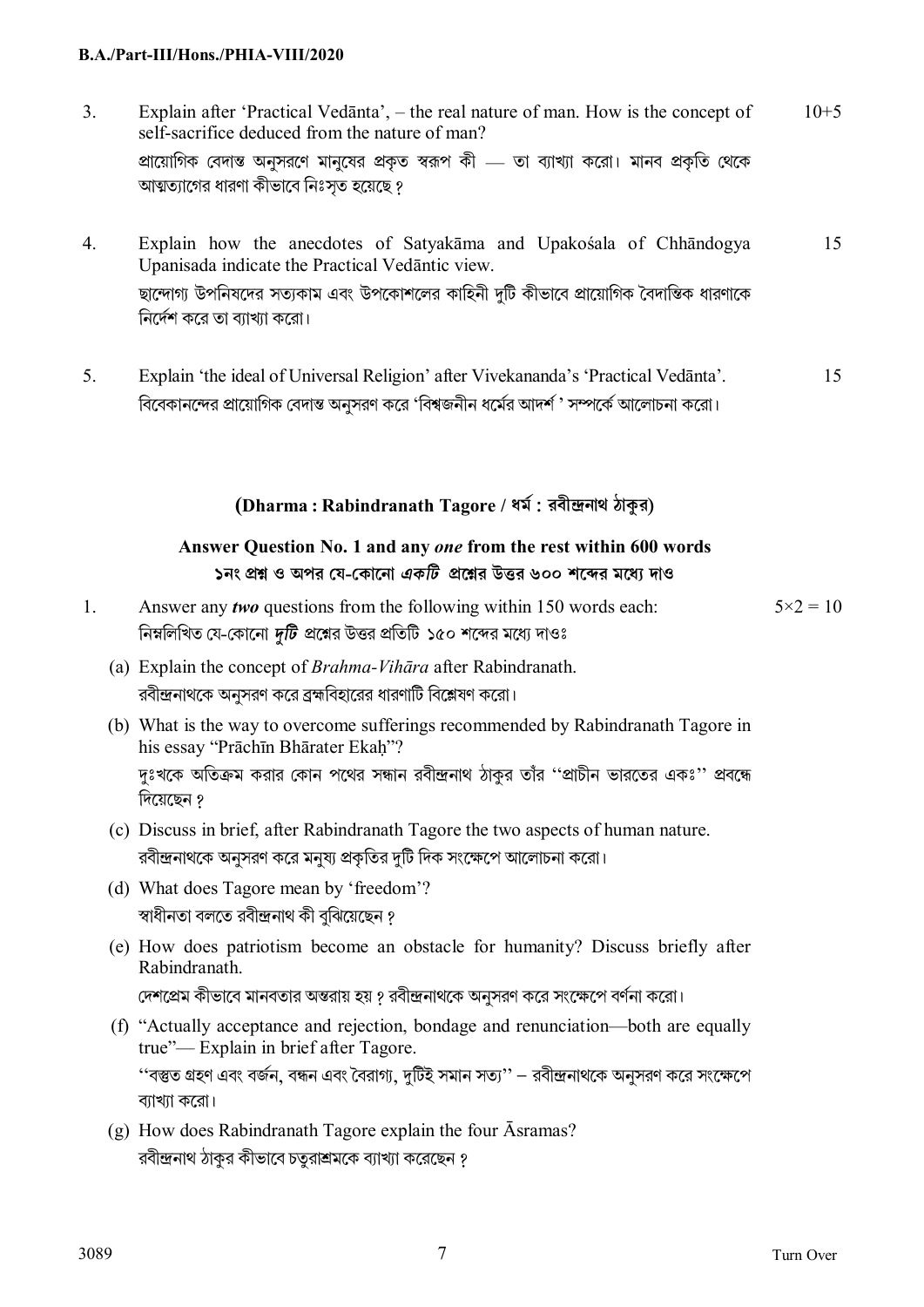|    | (h) Briefly discuss different senses of the term <i>Duhkha</i> following Tagore's essay<br>'Duhkha'.           |    |
|----|----------------------------------------------------------------------------------------------------------------|----|
|    | রবীন্দ্রনাথের দুঃখ প্রবন্ধ অনুসরণ করে দুঃখের বিভিন্ন অর্থ সংক্ষেপে আলোচনা করো।                                 |    |
| 2. | Which one is the day of festivity for human beings? Explain elaborately after<br>Tagore's essay 'Utsaber Din'. | 15 |
|    | মানুষের উৎসবের দিন কবে ? রবীন্দ্রনাথের 'উৎসবের দিন' প্রবন্ধ অনুসরণে বিস্তারিত আলোচনা করো।                      |    |
| 3. | How does Rabindranath explain the diverse nature of the universe in his essay<br>'Prāchīn Bhārater Ekah'?      | 15 |
|    | রবীন্দ্রনাথ কীভাবে তাঁর 'প্রাচীন ভারতের একঃ' প্রবন্ধে বিশ্বের বৈচিত্র্যকে ব্যাখ্যা করেছেন ?                    |    |
|    |                                                                                                                |    |

- 4. Explain the concept of 'genuine prayer' following Tagore's essay 'Prārthanā'. রবীন্দ্রনাথের ''প্রার্থনা'' প্রবন্ধ অনুসরণ করে যথার্থ প্রার্থনার ধারণাটি ব্যাখ্যা করো। 15
- 5. Critically explain Rabindranath Tagore's view on individualism following his essay "Tatah Kim". রবীন্দ্রনাথ ঠাকুরের ব্যক্তি স্বাতন্ত্রবাদ তাঁর 'ততঃকিম্' প্রবন্ধ অনুসরণ করে বিচারপূর্বক ব্যাখ্যা করো। 15

## **(Communist Manifesto / কিমউিনs ময্ািনেফেsা)**

# **Answer Question No. 1 and any** *one* **from the rest within 600 words ১নং pű ও অপর েয-েকােনা** *একিট* **pেűর উtর ৬০০ শেbর মেধয্ দাও**

- 1. Answer any *two* questions from the following within 150 words each: নিম্নলিখিত যে-কোনো *দটি প্র*শ্নের উত্তর প্রতিটি ১৫০ শব্দের মধ্যে দাওঃ  $5 \times 2 = 10$ 
	- (a) Explain the nature of family according to Marx and Engels. মার্কস ও এঙ্গেলসকে অনুসরণ করে পরিবারের প্রকৃতি বর্ণনা করো।
	- (b) How is manufacture different from machinofacture? 'ম্যানুফ্যাকচার'-এর সঙ্গে মেশিনোফ্যাকচারের প্রভেদ কী ?
	- (c) How do Marx and Engels criticise feudalistic socialism? মার্কস এবং এঙ্গেলস কীভাবে সামন্ততান্ত্রিক সমাজতন্ত্রের সমালােচনা করেছেন ?
	- (d) What is meant by 'forces of production'? What are the relations between production and forces of production? 'উৎপাদন শক্তি' বলতে কী বোঝায় ? উৎপাদন সম্পর্কের সঙ্গে উৎপাদন শক্তির সম্পর্ক কী ?
	- (e) Explain the revolutionary character of Capitalism. পঁজিবাদের বৈপ্লবিক চরিত্র বর্ণনা করো।
	- (f) What is the main factor of social change? সমাজ পিরবতর্েনর মূল কারণিট কী ?
	- (g) Explain, in brief, the historical evolution of the proletariat. সর্বহারা শ্রেণীর ঐতিহাসিক বিবর্তনের সংক্ষিপ্ত বর্ণনা দাও।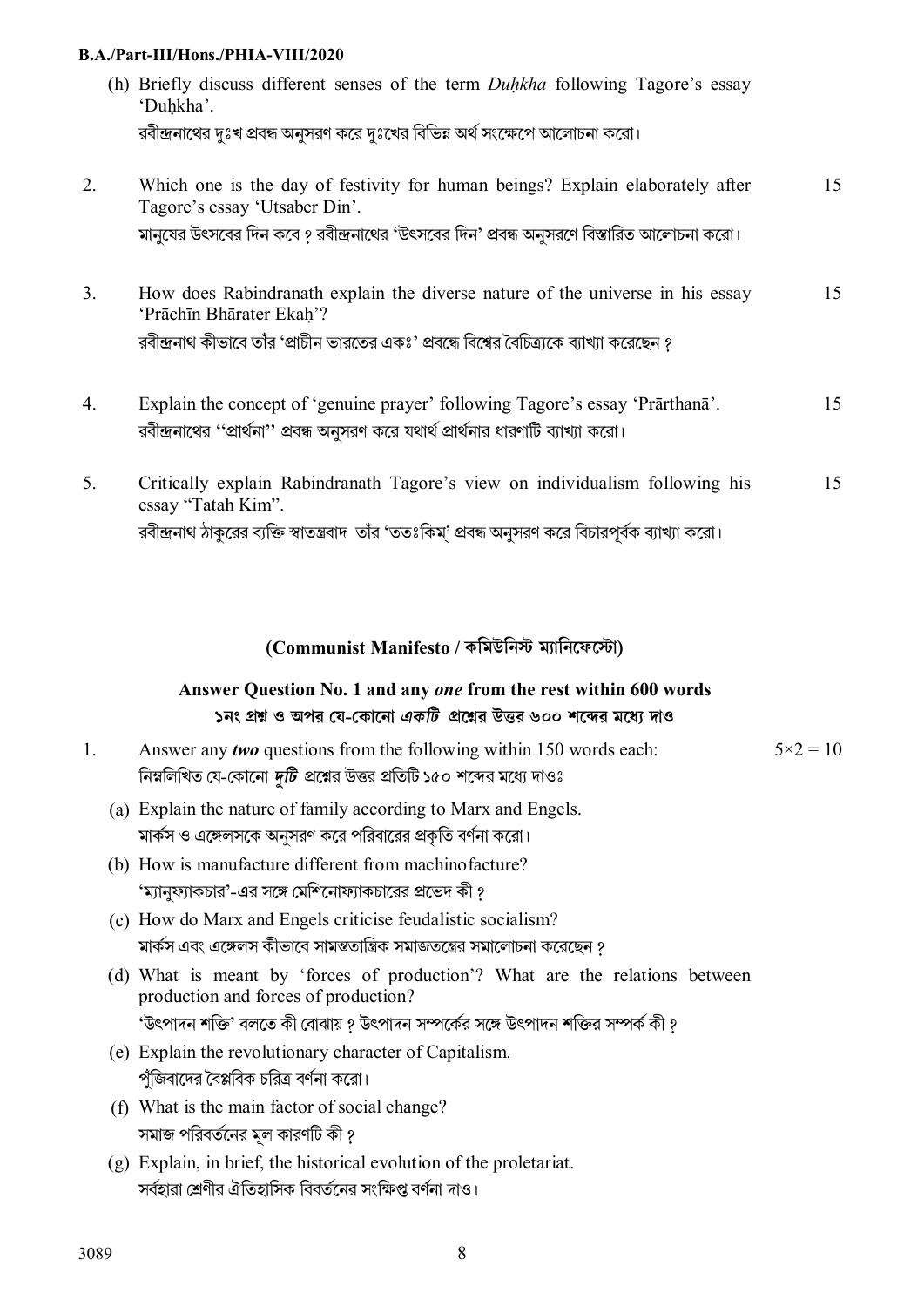- 2. "The history of all human society, past and present, has been the history of class struggles". — Explain. ''অতীত এবংবতর্মান, সমg মানব ইিতহাস হল েËণীসংgােমর ইিতহাস।'' — বয্াখয্া কেরা। 15
- 3. Elucidate the main differences between Utopian Socialism and Scientific Socialism. কাল্পনিক ও বৈজ্ঞানিক সমাজতন্ত্রের মল পার্থক্যগুলি বর্ণনা করো। 15
- 4. What, according to Marx and Engels, is the International task of the working class today? মার্কস ও এঙ্গেলসের মতে শ্রমিক শ্রেণীর বর্তমান আন্তর্জাতিক কর্তব্য কী ? 15
- 5. Write short notes on: (any *two*) / টীকা েলেখাঃ(েয-েকােনা *dিট* ) <sup>2</sup>  $7\frac{1}{2} \times 2 = 15$ 
	- (a) Materialist conception of history ইতিহাসের বস্তুবাদী ব্যাখ্যা
	- (b) Dictatorship of the proletariat সর্বহারা শ্রেণীর একনায়কতন্ত্র
	- (c) Attitude of Communists to different opposition parties. বিভিন্ন বিরোধী দলের প্রতি কমিউনিস্টদের মনোভাব।

**(Practical and Environmental Ethics / বয্বহািরক এবং পিরেবশ নীিতিবদয্া)**

# **Answer Question No. 1 and any** *one* **from the rest within 600 words ১ নং pű ও অপর েয-েকােনা** *একিট* **pেűর উtর ৬০০ শেbর মেধয্ দাও**

- 1. Answer any *two* questions from the following within 150 words each: নিম্নলিখিত যে-কোনো *দুটি প্র*শ্নের উত্তর প্রতিটি ১৫০ শব্দের মধ্যে দাওঃ  $5 \times 2 = 10$ 
	- (a) Distinguish between 'Rights and Human Rights'. Are all Rights Human Rights? অধিকার এবং মানব অধিকারের মধ্যে পার্থক্য নির্ণয় করো। সমস্ত প্রকার অধিকারই কি মানব অধিকারের অন্তৰ্ভূক্ত ?
	- (b) What do you mean by discrimination on the basis of Religion? Is it tenable from the view point of Ethics? ধর্মগত ভেদ-বৈষমা বলতে কী বােঝাে ? এরূপ বৈষম্য কি নীতিগতভাবে গ্রহণযােগ্য ?
	- (c) What do you mean by Voluntary Euthanasia? Is it morally admissible? Explain fully. ঐচ্ছিক করুণাহত্যা কাকে বলে ? ঐচ্ছিক করুণাহত্যা নৈতিকভাবে সমর্থনযোগ্য কিনা তা আলোচনা কেরা।
	- (d) Is there any argument in favour of morality of the preservation of Nature? প্রকৃতিকে সংরক্ষণ করার নৈতিকতার সপক্ষে কি কোনো যুক্তি আছে ?
	- (e) What are the main differences between Liberal Feminism and Radical Feminism? উদারপন্থী ও রক্ষণশীল নারীবাদের মূল পার্থক্যগুলি কী কী ?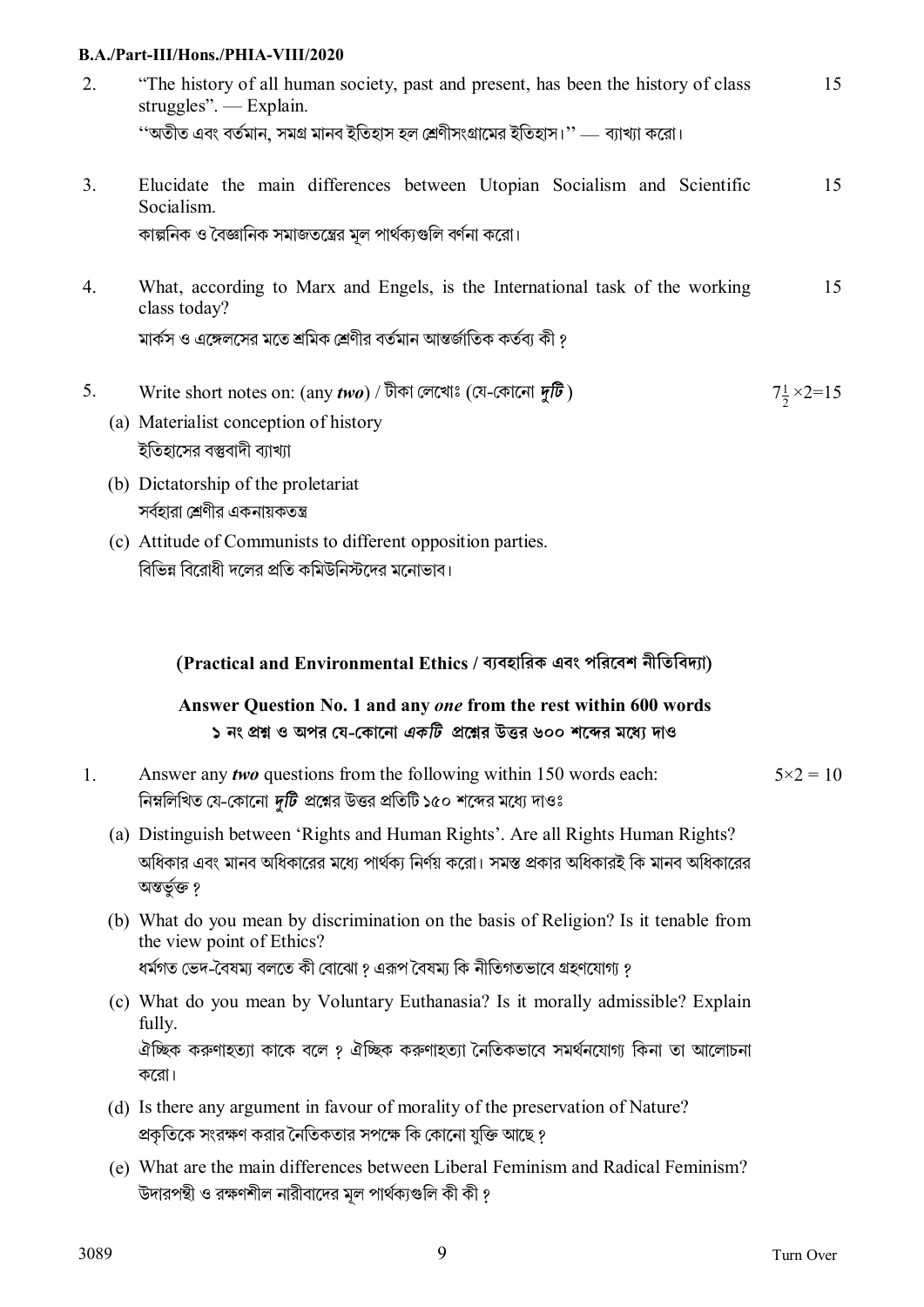- (f) What are the arguments against Deep Ecology? গভীর বাস্তুতম্ভের বিরুদ্ধে যক্তিগুলি কী কী ?
- (g) What are the arguments in favour of suicide? আত্মহত্যার সপক্ষে যক্তিগুলি কী তা উল্লেখ করো।
- (h) Discuss whether there should be the moral status of the plants and trees. উদ্ভিদকলের নৈতিক মর্যাদা থাকা উচিত কি ?
- (i) Is terrorism ethically acceptable? সন্ত্রাসবাদ কি নৈতিকভাবে সমর্থনীয় ?
- (j) Put forward the arguments against the discrimination on the basis of sex. লিঙ্গগত বৈষম্যের বিরুদ্ধে যুক্তিগুলি উপস্থাপিত করো।
- 2. Distinguish between Killing, Suicide and Euthanasia. What are the different forms of Euthanasia? Explain after Peter Singer. হত্যা, আত্মহত্যা এবং করুণাহত্যার মধ্যে পার্থক্য নির্ণয় করো। করুণাহত্যার বিভিন্ন রূপগুলি কী কী তা পিটার সিঙ্গারকে অনুসরণ করে আলোচনা করো।  $3+12$
- 3. What are the points of difference between Anthropocentrism and Non-Anthropocentrism moral theories regarding environment? মানবকেন্দ্রিক ও অমানবকেন্দ্রিক নৈতিক দষ্টিভঙ্গীর মধ্যে পার্থকাগুলি উল্লেখ করো। 15
- 4. What do you mean by Human Rights? Discuss the main characteristics of Human Rights. মানবাধিকার বলতে কী বোঝায় ? মানবাধিকারের মূল বৈশিষ্ট্যগুলি আলোচনা করো।  $3+12$
- 5. What are the ends and means of a war? Do you need any special set of moral standards during war?  $3+3+9$

যুদ্ধের লক্ষ্য ও উপায় বলতে কী বােঝাে ? যুদ্ধের সময় কি কোনাে বিশেষ নৈতিক মানদণ্ড প্রয়ােজন ?

# **GROUP-B**

# **(Full Marks-25)**

# **িবভাগ-খ**

# **(পূণর্মান-২৫)**

6. Write an essay on any *one* of the following topics of Indian Philosophy:  $25 \times 1 = 25$ (Within 1500 to 2000 words)

ভারতীয় দর্শনের নিম্নলিখিত বিষয়গুলির মধ্যে যে-কোনো *একটি* বিষয়ের উপর প্রবন্ধ লেখোঃ (১৫০০ থেকে ২০০০ শব্দের মধ্যে)

- (a) Pramāṇa in Indian Philosophy ভারতীয় দর্শনে প্রমাণ
- (b) Anekāntavāda vs. Syādvāda অনেকান্তবাদ বনাম স্যাৎবাদ